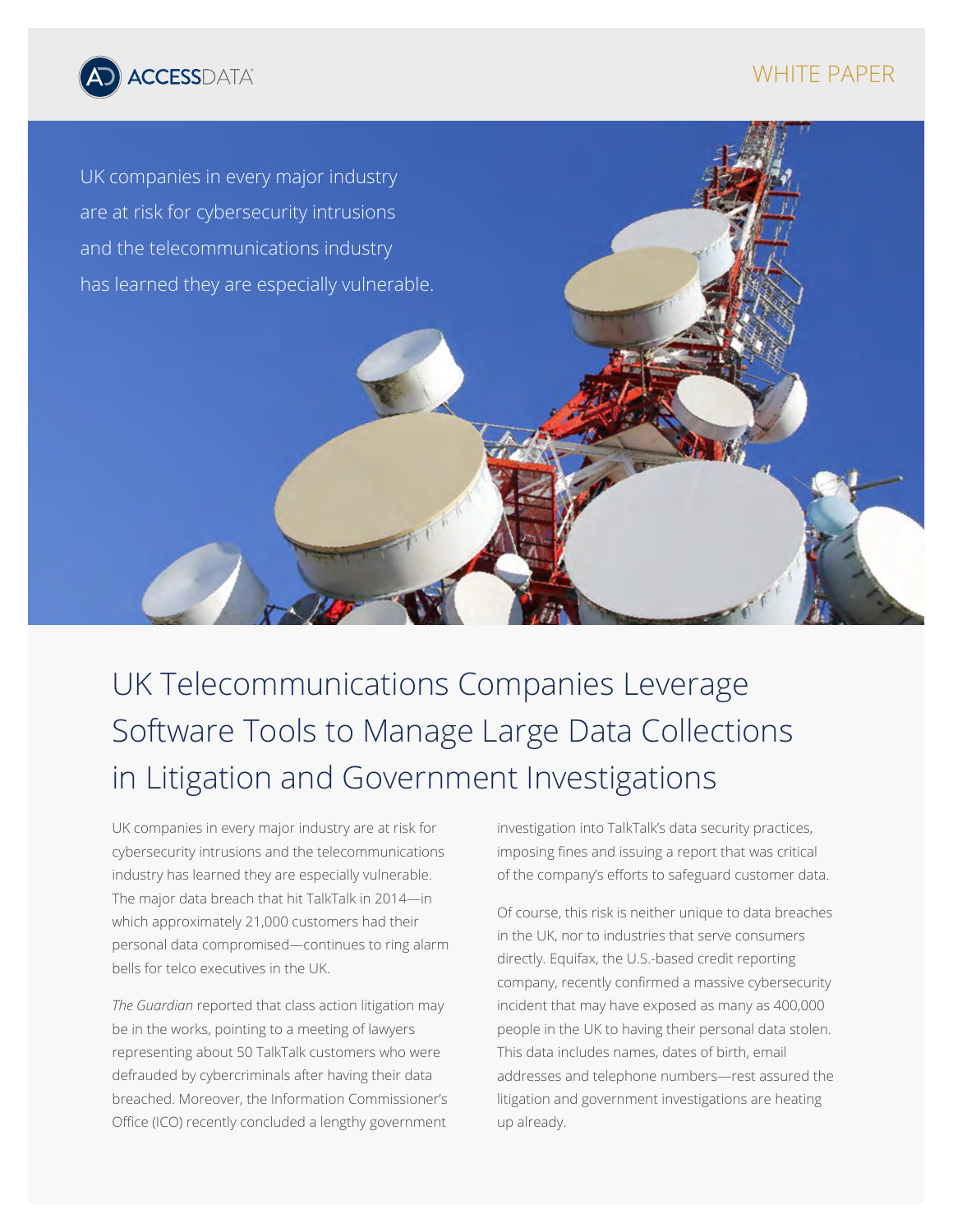# **Rise of Litigation and Investigations**

In addition to the risk of financial fraud that can impact individual consumers, data breaches are now serious risks to UK corporations on many levels. One element involves how a company that has suffered a breach handles the identification, notification and remediation phase of the incident. This is more than just a matter of sound business ethics, it's now codified in a regulatory regime of its own.

For example, the General Data Protection Regulation (GDPR) contains all sorts of rules to govern the way personal data is protected within the EU and is exported beyond the EU's boundaries. As part of that GDPR compliance, the ICO is currently developing clear guidance that will set out when organisations should be reporting, and the steps they can take to help meet their obligations under the new data breach reporting requirement.

it's more common now for an organisation to be served with a regulator's demand to produce internal evidence in response to an enquiry … and to do so on very short notice, sometimes as little as 48 hours.

"The public needs to have trust and confidence that a regulator is collecting and analysing information about breaches, looking for trends, patterns and wider issues with organisations, sectors or types of technologies," said Elizabeth Denham, Information Commissioner at the ICO. "It will help organisations get data protection right now and in the future."

This rising regulatory pressure on UK companies—starting with the telecommunications companies that have already drawn the ire of the ICO—has resulted in a new compliance landscape. It has even touched off a number of interesting legal disputes about how the compliance duties of telecom companies may differ under the law from the duties of private software companies, as we saw played out in Belgium when authorities sought call records from Skype.

## **Technology to the Rescue**

Regardless of the event that precipitates the litigation or investigation, it's more common now for an organisation to be served with a regulator's demand to produce internal evidence in response to an enquiry … and to do so on very short notice, sometimes as little as 48 hours. Given the realities of the information age in which we now live, this evidence—typically, correspondence between company executives and other corporate documents—consists of electronic data that resides on email servers and other data repositories.

UK corporate executives are increasingly turning to technology tools that can help meet their compliance obligations to review vast troves of electronic data and produce responsive evidence in the event of a litigation or regulatory enquiry. Specifically, they are relying on the use of electronic discovery (e-discovery) software in order to deal with huge amounts of data and to extract relevant information.

Electronic discovery software collects, extracts and organises the data from all kinds of servers and devices. Importantly, these tools allow in-house teams to discreetly conduct an e-discovery project—collect sensitive data, search for the responsive evidence needed and produce it to the regulators—without involving too many internal or external professionals who might not need to know about the enquiry that is underway.

Some organisations actually use three or four different products throughout the e-discovery workflow, which requires the data to move from one tool to the next. But many UK corporate executives have discovered the benefits of cost-efficiency and risk management that can be realised by using a single software platform to manage the entire spectrum of evidence collection, processing, review and production.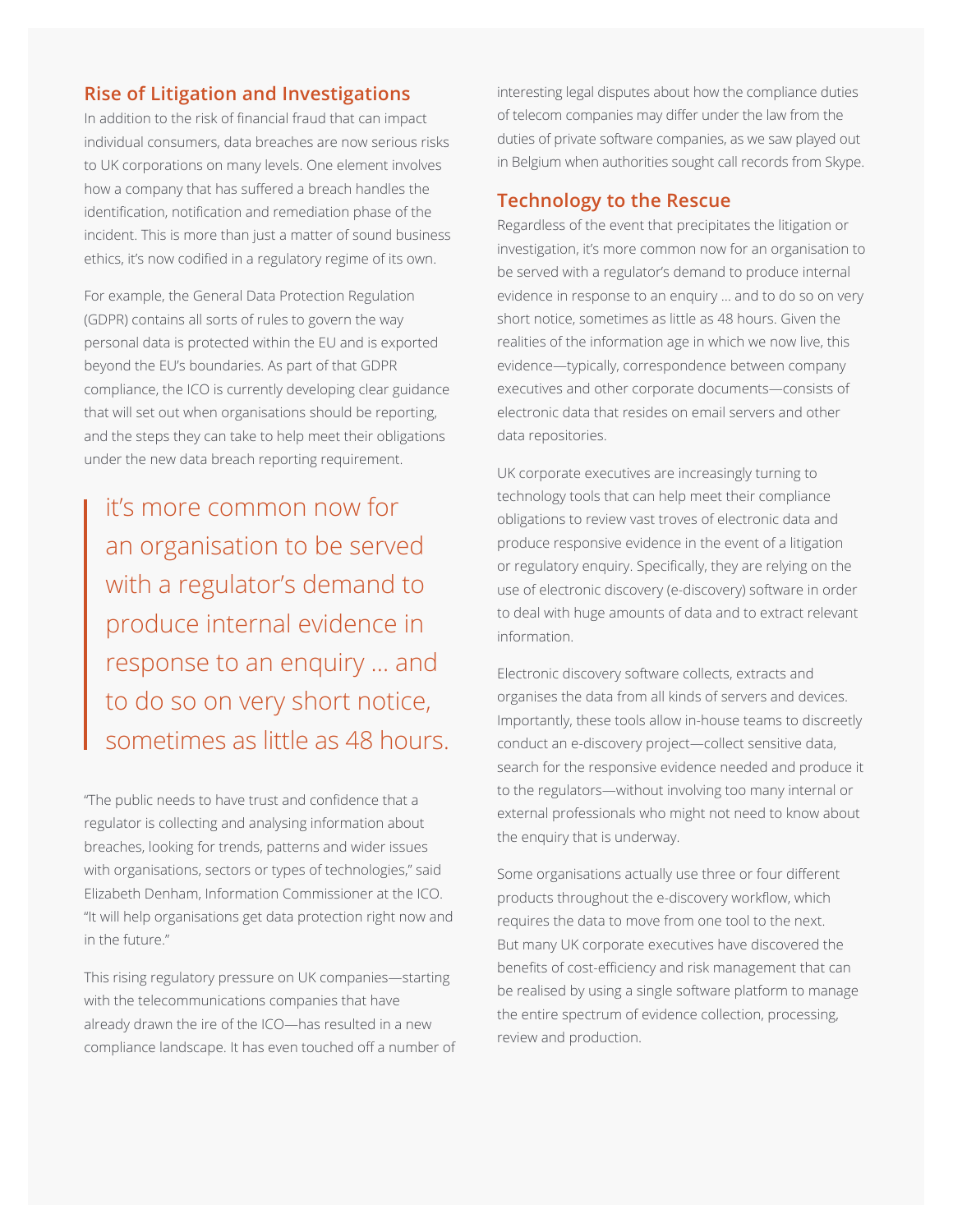

*Traditionally, no matter which tools an organization uses to address the EDRM at a minimum the data must be identified, then collected, processed for analysis, internally reviewed and culled—and then that reduced data set must be processed again for import into a legal review tool for outside counsel.*

### **The E-Discovery Workflow**

There is a comprehensive model that is commonly used to support e-discovery requirements in the complex commercial litigation that is prevalent in the U.S. and we're increasingly seeing more components of that model show up in the UK as well.

Here are the key steps in the e-discovery workflow that are important for UK corporate teams to understand in order to better meet their compliance obligations in response to regulatory enquiries:

### **Data Collection**

Collection is a crucial part of the e-discovery process and corporate teams should leverage the power of software tools to quickly gather the universe of potentially relevant data from their various information systems. For example, the right e-discovery software products can ensure data is not being altered, dropped or missed during collection.

While certainly not a requirement, forensic data collection capabilities are especially valuable in an e-discovery software solution. Forensic collection has important advantages, as well as heightened defensibility, including the ability to audit the collection and the ability to collect

deleted files. In other words, an organisation that uses an e-discovery software tool with forensic collection capability not only chooses the strongest level of collection stability, but also shows regulators that it's at the front of a developing trend in compliance.

### **Processing**

The processing phase is the real workhorse of any good e-discovery software tool. Within this phase, all data that was collected previously gets extracted and turned into information that can be culled down for greater relevance. As such, speed and accuracy are at a premium and the ideal software solution should be one that can easily and affordably scale using existing hardware to achieve fast processing speeds.

As always, the best advice is to run a thorough proof of concept test with your own sample data set and a full understanding of the service level objectives when responding to a regulatory enquiry. The single criterion that varies the most across e-discovery vendors is accuracy, so make sure you're using a tool that has a proven track record for not only speed and culling rates, but also thoroughness and accuracy of its processing engine.